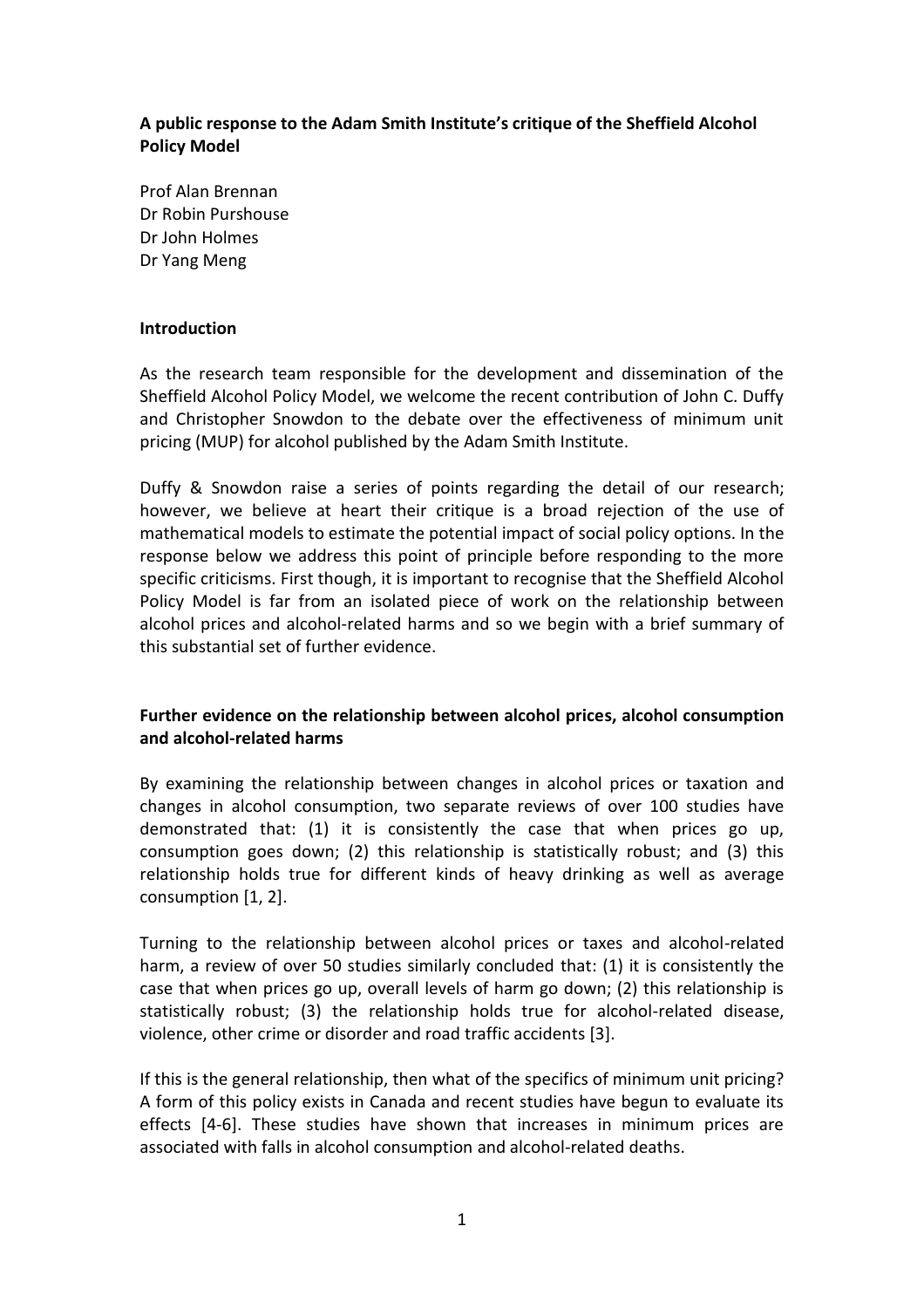In sum, there is a substantial body of national and international scientific evidence on this subject. That evidence is robust, compelling and accepted by respected academics and a range of expert bodies including the World Health Organisation and, more locally, the National Institute for Health and Clinical Excellence, the Academy of Medical Royal Colleges, each of the Royal Colleges of Physicians, General Practitioners, Nursing, Psychiatrists and Surgeons, the Royal Society for Public Health and the Faculty of Public Health. Any critique of our model and its limitations should be interpreted alongside an understanding that the conclusions policymakers are drawing are not based solely on our modelling work but more fundamentally from this much wider body of scientific evidence.

#### **Mathematical modelling for the appraisal of social policies**

Mathematical models are acknowledged to have two primary roles in supporting evidence-based policymaking. These are documented in the UK Treasury's *Green Book* of best practice as being: (1) to **appraise** the potential impact of policies yet to be implemented; (2) to **evaluate** the historical impact of policies that have been already implemented [7]. The Sheffield Alcohol Policy Model (SAPM) is used for policy appraisal and, whilst the scope of our model is quite ambitious, its methods are largely orthodox and models of this kind are frequently used to inform decisionmaking.

Duffy & Snowdon appear firmly of the opinion that appraisal of MUP is impossible. They ignore the strong evidence cited above on the relationship between changes in alcohol prices, alcohol consumption and alcohol-related harm and conclude that "there is no shame in saying that we simply do not know", "minimum pricing might reduce alcohol harm or increase it" and "the evidence base is, to all intents and purposes, non-existent" (p12).

We disagree with these assertions. Yes, the character of drinking in the UK is complex; it has a history, it is influenced by a number of factors (of which price is one) and it is made up of multiple components which vary across population subgroups and over time. However all areas of social policy, from welfare and employment to criminal justice, confront similar complexity but still seek evidence to inform decision-making. Model-based appraisal is a particularly useful form of evidence as it helps to pick apart this complexity by bringing together existing research on different aspects of the policy question.

In conducting such appraisals, we are forced to: (1) be transparent regarding our theories of the steps which link a policy intervention to changes in the outcomes of interest; and (2) identify the evidence which underpins our modelling of each step. This is advantageous in enforcing presentation of a clear causal process linking policy to outcome, allowing the theory and evidence behind each step in that process to be subject to scrutiny and enabling identification of the key strengths and weaknesses of the underlying evidence. Indeed, Duffy & Snowdon engage in this process by pointing to alternative research suggesting heavier drinkers are less responsive to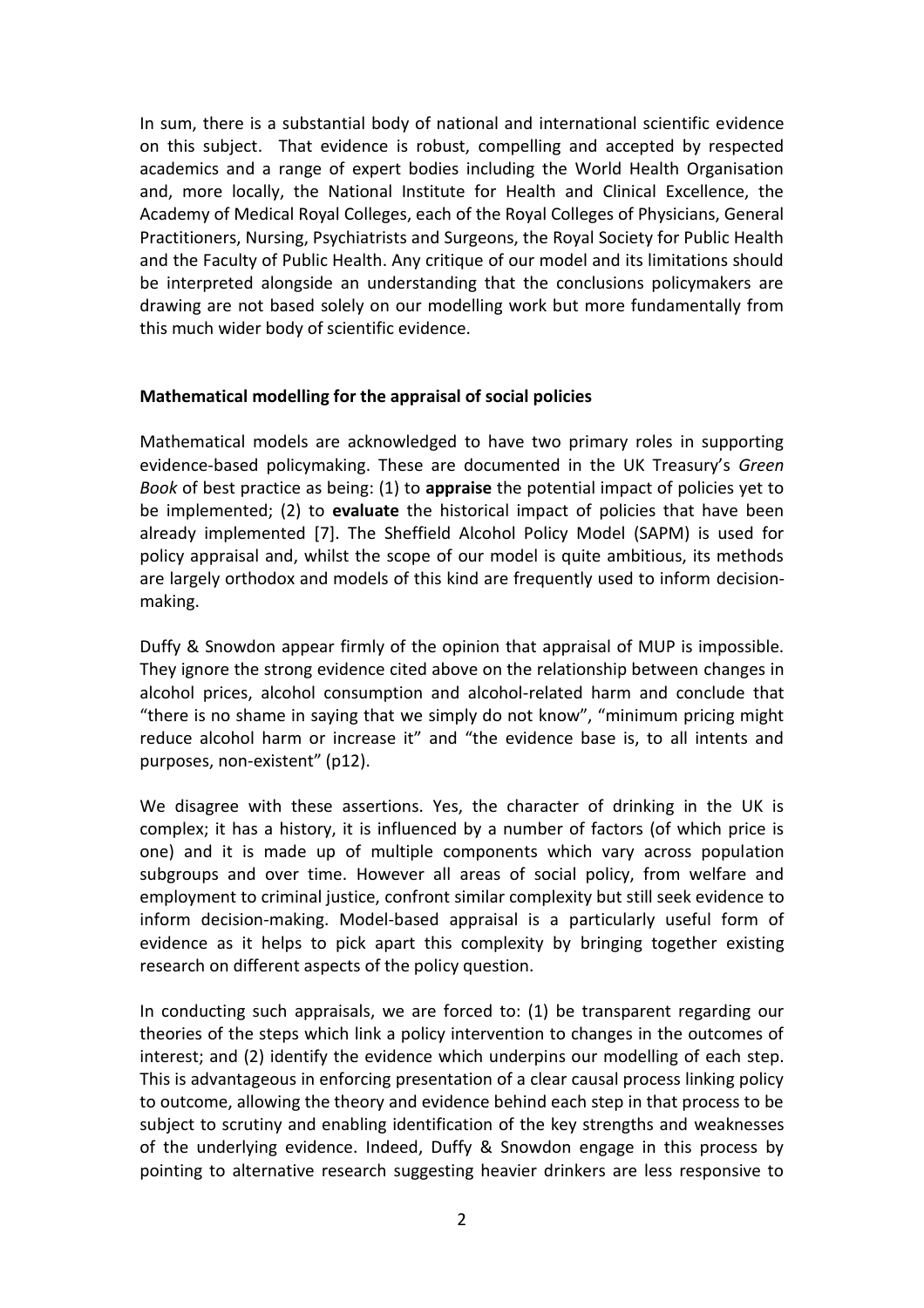price changes than moderate drinkers. However, they do not, as might be expected, critique the strengths or weaknesses of that alternative evidence or use it to calculate alternative estimates of policy impact. Instead, having presented this evidence, they then curiously conclude that such evidence is "non-existent" (p12) and that the whole exercise is worthless. Users of our research know that we actually account for this alternative evidence (along with many others) by testing the impact of using it in our model and demonstrate that it does not change the conclusion that a MUP would reduce the consumption of heavy drinkers by more than that of moderate drinkers. We document all of this testing of alternative evidence in our reports [8].

## **Duffy & Snowdon's claim to empirically disprove the modelling**

Duffy & Snowdon claim to be "in the unusual position of being able to empirically disprove a prediction [from SAPM] about a policy [MUP] which has not yet been introduced" (p13). This is a strong but unsubstantiated claim as Duffy and Snowdon do not actually present the evidence they claim disproves our estimates. Instead they simply sketch a method by which such evidence might be obtained. Our belief is their method is naive and we explain our reasoning below.

The basis of their claim is that the 17.5% reduction in alcohol consumption estimated by SAPM for a 70p MUP is similar to the actual reduction in consumption that has occurred since 2006. However, the change in alcohol-related deaths since 2006 does not match the SAPM estimates of a 1,273 reduction in the first year after MUP implementation, rising to 7,263 after 10 years.

For this evidence to "disprove" the SAPM estimates requires Duffy & Snowdon to make a number of assumptions to ensure the comparison they are making is like-forlike. None of these assumptions are made clear to the reader. We will focus on three of them to demonstrate that, rather than empirically disproving a prediction, Duffy and Snowdon are making a comparison as inappropriate as comparing apples and oranges. The three assumptions concern ignoring differential effects between population subgroups, ignoring time lags between changes in drinking and changes in harm and ignoring other causes of mortality. All of these considerations are included in our modelling.

The first of Duffy & Snowdon's unstated assumptions is that the 17.5% recent reduction is the same 17.5% reduction that would arise from MUP. In reality, similarly sized overall consumption changes, will have different implications for alcohol-related mortality depending on which groups within the population have changed their behaviour. This is because different groups have different risk of mortality (e.g. harmful drinkers' risks of mortality are much higher than those of moderate drinkers so a consumption change in harmful drinkers has different implications for rates of harm). Minimum unit pricing has been considered attractive by policymakers precisely because resultant consumption reductions are composed of larger reductions in high-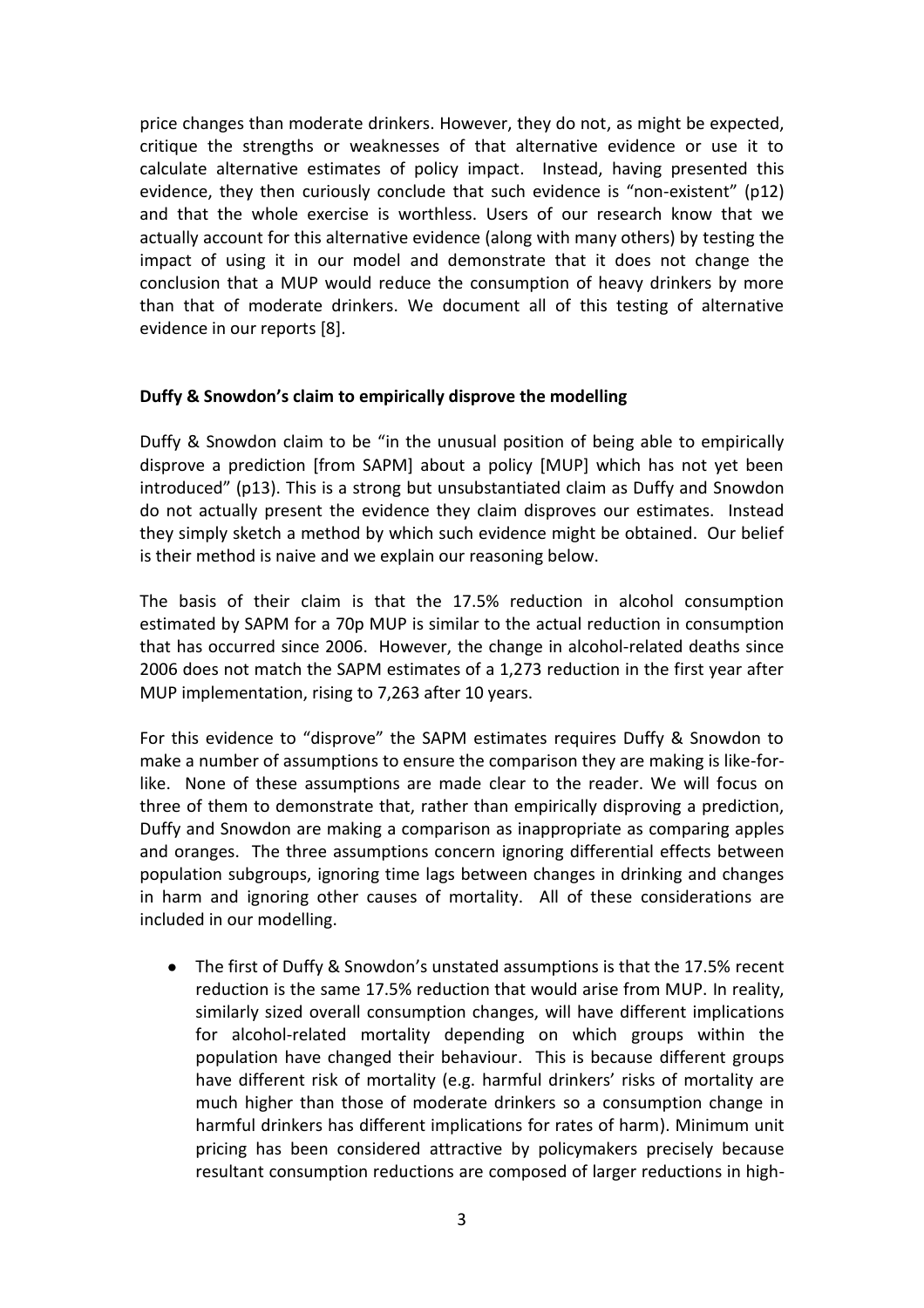risk groups and smaller reductions in low-risk groups. Two separate policies or processes leading to equal overall consumption reductions can lead to very different changes in rates of alcohol-related harm.

- The second of Duffy & Snowdon's unstated assumptions appears to be that a 17.5% reduction in consumption occurring over one year would have the same effect on mortality as a 17.5% reduction arising over 6 years (2006- 2012). The epidemiological evidence suggests that there is a time lag between change in consumption and change in mortality, and that the size of the lag varies for different diseases. We account for this evidence in the model, which is why we report health effects over a number of years rather than just a single year. Duffy & Snowdon do not account for any time lags in their argument, choosing instead to ignore the substantial evidence base showing that a 17.5% reduction in one year would not have the same effect as a 17.5% reduction over a number of years.
- The third of Duffy & Snowdon's unstated assumptions concerns other risk factors and causes of mortality. Their proposed method implicitly assumes any change in mortality for causes partly related to alcohol consumption must be wholly due to changes in alcohol consumption. Therefore, they are either assuming that alcohol is the only risk factor for these causes of mortality or that no other risk factors change over the comparison period. Whichever assumption our critics are making, there is a huge weight of epidemiological evidence to show that they are wrong. For many diseases (such as colorectal, breast and oesophageal cancers), alcohol is one of several risk factors (such as obesity, diet and smoking) that can affect the mortality rate. So, for example, if there were an increase in obesity then there might be an increase in the number of deaths from colorectal cancer even if alcohol consumption had decreased.

### **Some specific errors and misunderstandings made by Duffy & Snowdon**

Having discussed the issues of principle that Duffy & Snowdon appear to have with the appraisal of social policies, we now turn to their detailed criticisms of our model. In examining the Duffy & Snowdon critique we have found some basic errors and misunderstandings. We believe that these would likely have been identified and remedied prior to publication if they had submitted their work for independent peer-review. We set out six of these problems here and suggest that their existence raises questions regarding the extent to which the authors have understood the reports and publications they are endeavouring to criticise.

Duffy & Snowdon are wrong when they assert and discuss over numerous  $\bullet$ pages that "at the heart of SAPM's projections is the 'single distribution' model, a theory first advanced by….Lederman in 1956" (p8). Our research is not based on this theory, which assumes a direct relationship between average alcohol consumption in a population and rates of alcohol-related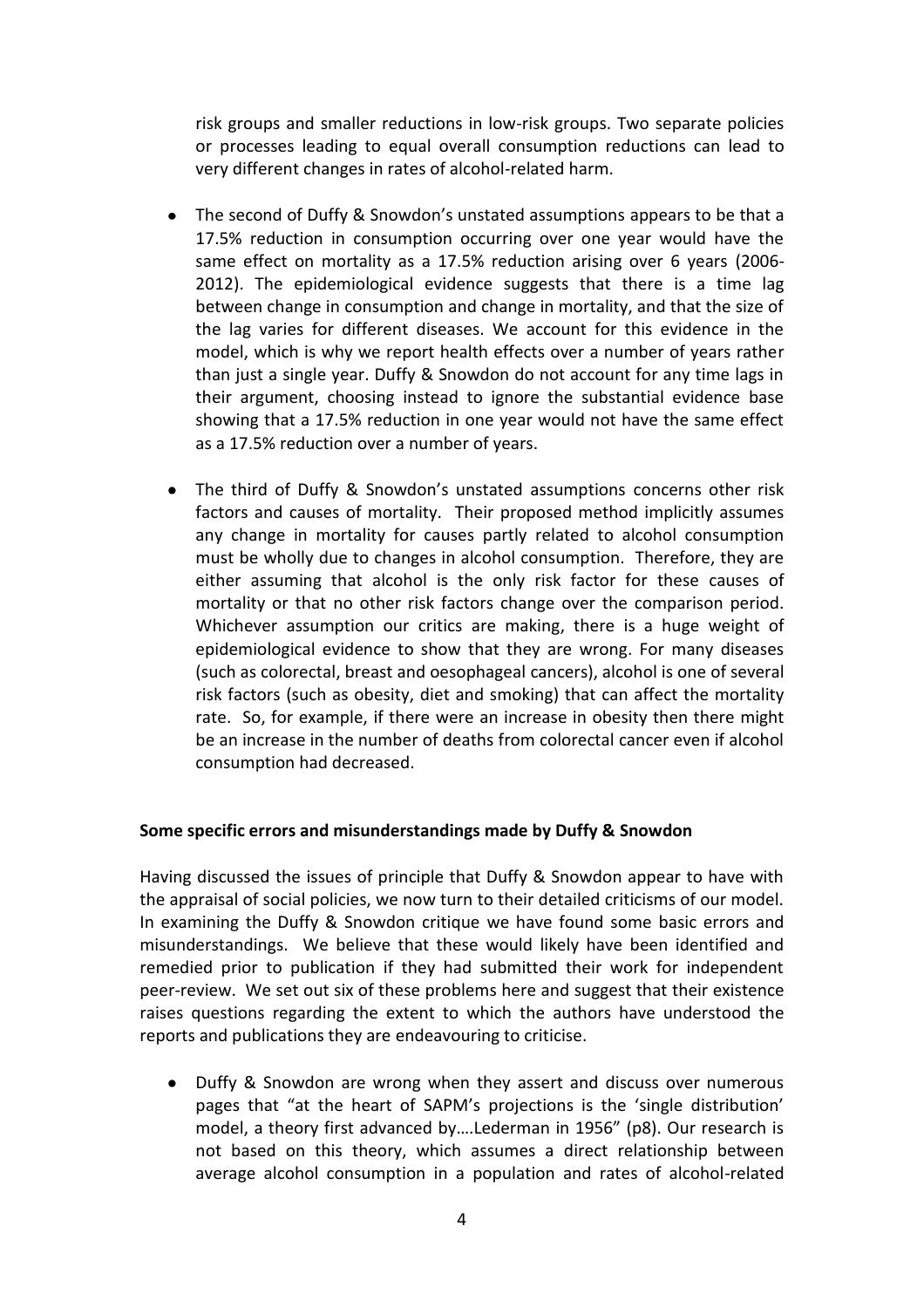harm; rather we specifically emphasise the importance of policy appraisals looking at changes in behaviour and outcomes within subgroups of the population. This aspect of Duffy & Snowdon's critique is bemusing both because they dedicate so much space to an incorrect assertion and because we have devoted a whole journal article to this very issue of subgroupspecific impact [9].

- Duffy & Snowdon are also wrong in stating that the model assumes "there are no health benefits to be derived from moderate alcohol consumption" and that "one searches the Sheffield research in vain" for such evidence (p12). On the contrary, we include evidence of protective effects for ischaemic heart disease, ischaemic stroke, type 2 diabetes, and gallstones and document all of this fully in our research reports and our paper in The Lancet [10].
- Since we first published our findings in 2008, we have observed that a common tactic used by those wishing to misinterpret the alcohol policy evidence base is to begin a sentence with one subject before subtly shifting to another subject. We observe a classic case when Duffy & Snowdon say "it is heavy drinkers who cause and suffer the most alcohol-related harm, but can we really assume that someone with an alcohol dependency is more likely to be deterred by price rises than a more casual consumer?" (p11). Note here the conflation of heavy drinkers (i.e. those drinking above NHS guidelines) with dependent drinkers (those who are addicted to alcohol). Whilst our model certainly seeks to consider effects for the 20-30% of the adult population who drink above recommended limits and are thus at significantly elevated risk of suffering or causing harmful outcomes, we do not explicitly consider the policy's potential impact on alcohol dependency in our modelling. There is strong evidence that alcohol dependency is most effectively handled by specialist treatment services and this is already wellunderstood by policymakers and practitioners.
- When discussing price elasticities, Duffy & Snowdon also state "minimum pricing will raise the cost of every type of drink", and link this assertion to claims in a blog (rather than a peer-reviewed article) that "heavier drinkers are *least* responsive to aggregate changes in price" of this kind because they simply substitute their previous purchase for a cheaper option (p11). Again, Duffy & Snowdon appear to misunderstand both the policy and the modelling they are attempting to critique. The proposed minimum pricing policy would not enforce increases in the cost of every type of drink; it only directly affects alcohol sold below a given price per unit. Further, by preventing the sale of 'cheap' alcohol, minimum pricing is specifically acting to minimise opportunities for substitution behaviour by heavy drinkers. Duffy & Snowdon further ignore the fact that our modelling actually uses differential price elasticities for moderate and heavy drinkers, undertakes further sensitivity analyses on these estimates (including analyses where heavier drinkers are assumed to be less responsive to price changes) and explicitly models how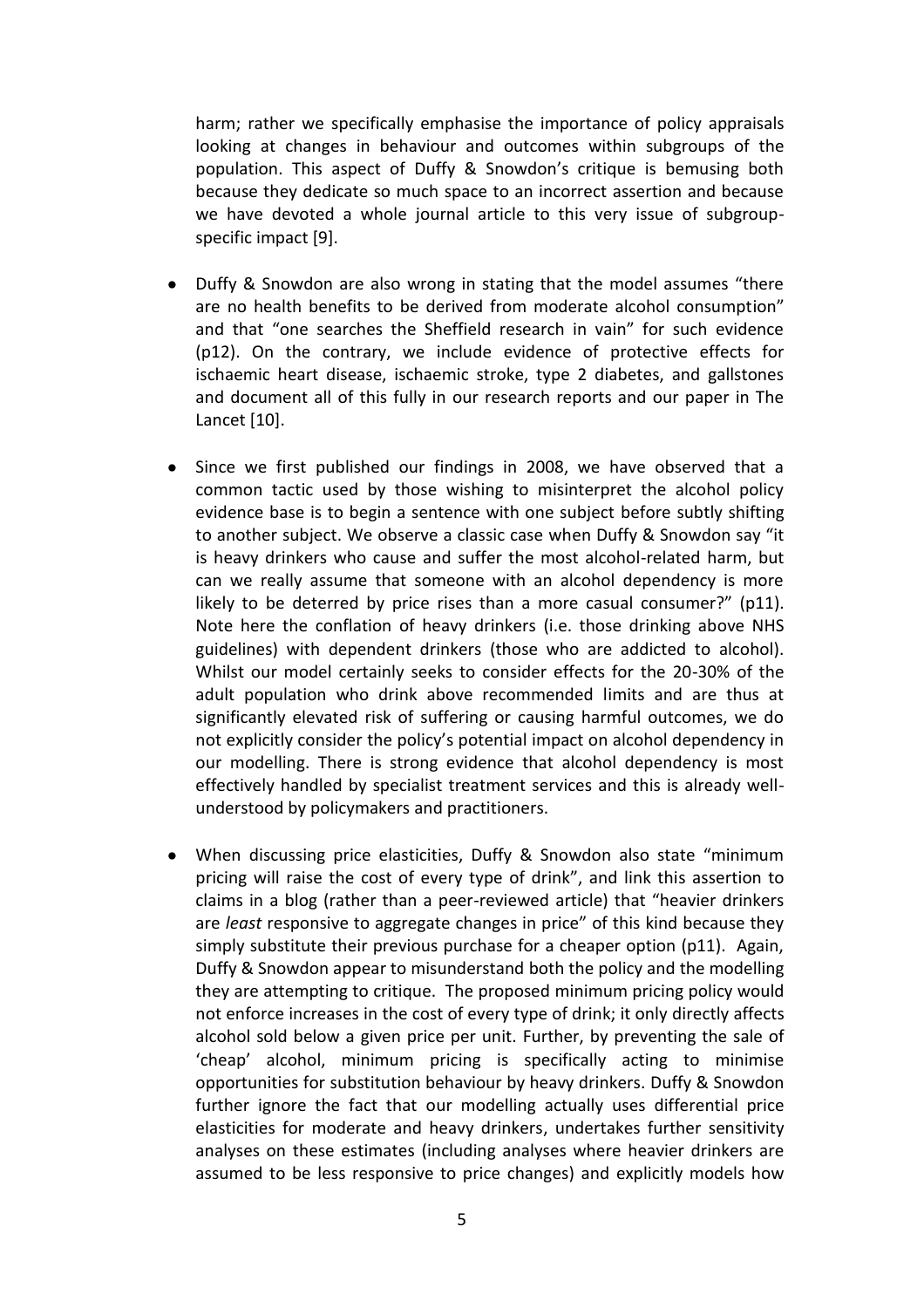the impact on different groups depends on how much alcohol they buy below the MUP threshold.

- $\bullet$ Duffy & Snowdon assert that there is "oddly enough not enough information for a third party to rerun bits of the model" (p18). We are unsure if our critics have actually tried to reproduce any of our work, but we reject the view that this is not possible. Reproducibility of findings is a key criterion for publication in high quality peer-reviewed journals and we have published full details of the SAPM structure and parameters to facilitate this. The reports and publications describing the methods used run into a combined total of over 500 pages.
- Duffy and Snowdon contend that the effects of MUP on "people on low  $\bullet$ incomes" (p12) are important and we would agree that it would be useful to undertake further research to examine this. Of course this would only be possible by undertaking a model-based appraisal. Duffy & Snowdon do not mention that some research has already been done on this issue by Ludbrook [11, 12] and the Institute for Fiscal Studies [13], both of whom suggest that any regressive effects on expenditure are likely to be small. Further, we are clear that a considered analysis of policy impact across the income distribution should not simply focus on consumption and expenditure; it should also account for evidence that the risk of harm for a given level of alcohol consumption is actually substantially higher for lower socioeconomic groups relative to higher socioeconomic counterparts [14]. Thus it is conceivable that low income groups may in fact experience disproportionate benefits from the proposed minimum price policy. To examine the balance all of these effects and incorporate such evidence would of course require undertaking further model-based appraisal.

## **Conclusions**

In summary, we welcome the opportunity to respond to the critique of Duffy & Snowdon and to clarify the following:

- There is a strong and substantial international evidence base regarding the effects of changes in alcohol prices on alcohol consumption and related crime and health harms which Duffy & Snowdon do not even acknowledge.
- $\bullet$ The UK government has substantial guidance on appraisal of the potential impact of policies yet to be implemented. The Sheffield Alcohol Policy Model follows good practice in making the fullest possible use of evidence to inform decision-making.
- $\bullet$ Duffy & Snowdon's claim to be able to empirically disprove Sheffield modelling estimates is flawed as it does not account for subgroup behaviour changes, time lags or other causes of mortality.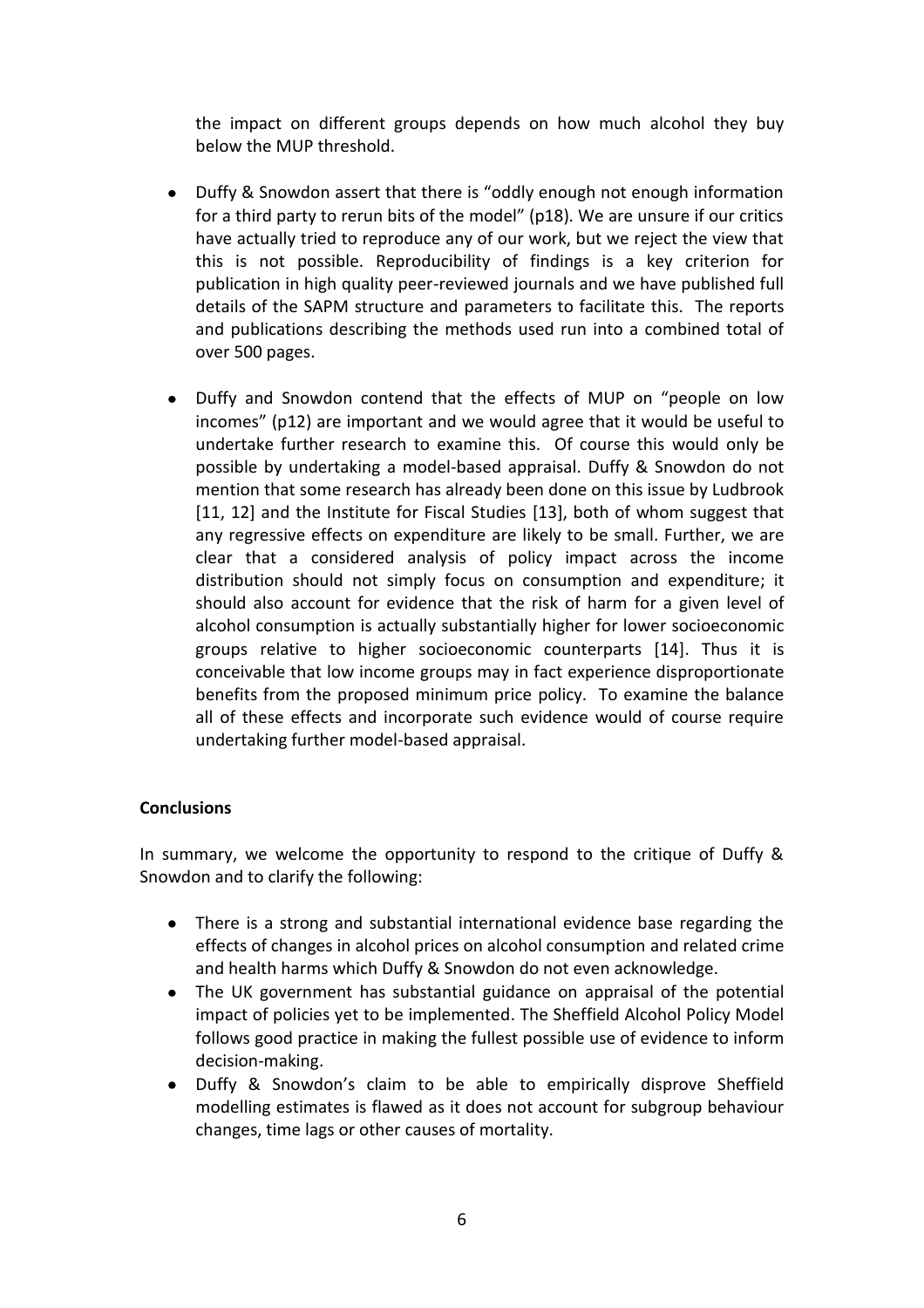Duffy and Snowdon make assertions about the modelling which are factually incorrect and here we have highlighted some particularly surprising errors and misunderstandings.

To conclude, we restate that our purpose in undertaking the modelling work has been to generate for policy makers the best understanding and estimates of the potential effects of MUP given the scientific evidence available. The judgment as to whether the wider evidence base and the modelling is reliable enough to enable policy makers to take the next step and implement MUP falls within a complex public process of debate involving academic peer review, political judgment and scrutiny, and commentary and consultation with the public and stakeholders holding a range of worldviews and vested interests. Duffy & Snowdon have a right to contribute to that debate from their particular standpoint and interest, and as academic researchers we are pleased to respond to the points they have made.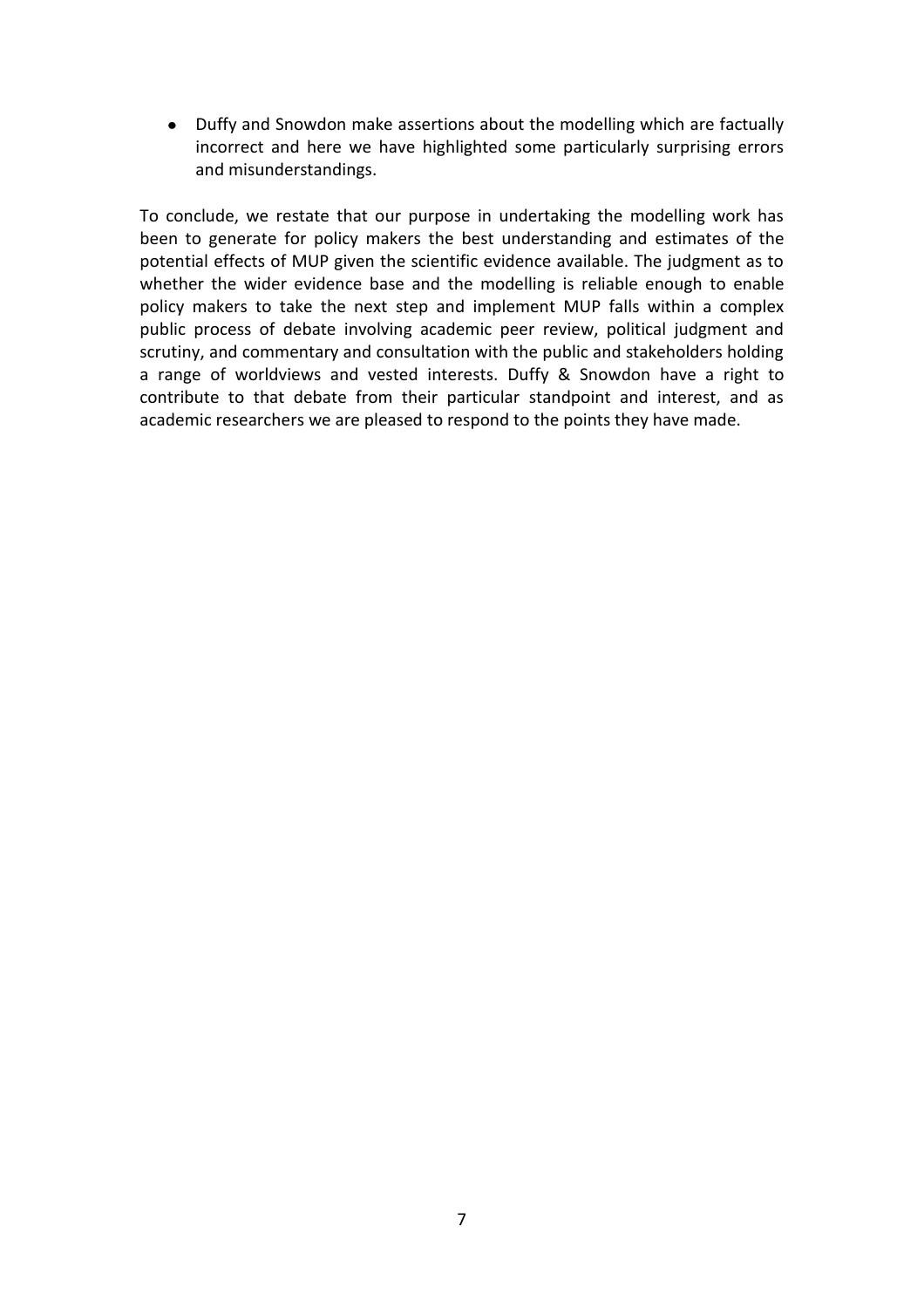### **References**

- 1. Gallet C.A. The demand for alcohol: a meta-analysis of elasticities. *Aust J Agric Resour Eco* 2007; **51:** 121-35
- 2. Wagenaar A.C., Salois M.J., Komro K.A. Effects of beverage alcohol price and tax levels on drinking: a meta-analysis of 1003 estimates from 112 studies. *Addiction*  2009; **104:** 179-90
- 3. Wagenaar A.C., Tobler A.L., Komro K.A. Effects of Alcohol Tax and Price Policies on Morbidity and Mortality: A Systematic Review. *Am J Public Health* 2010; **100:**  2270-8
- 4. Stockwell T., Auld M.C., Zhao J.H., Martin G. Does minimum pricing reduce alcohol consumption? The experience of a Canadian province. *Addiction* 2011;
- 5. Zhao J., Stockwell T., Martin G., et al. The Relationship between Minimum Alcohol Prices, Outlet Densities and Alcohol Attributable Deaths in British Columbia 2002 to 2009. *Addiction* 2013; (In press)
- 6. Stockwell T., Zhoa J., Giesbrecht N., et al. The raising of minimum alcohol prices in Saskatchewan, Canada: Impact on consumption and implications for public health. *Am J Public Health* 2012; **102:** 103-10
- 7. HM Treasury. The Green Book: Appraisal and Evaluation in Central Government. 2011. London: TSO
- 8. Purshouse RC, Brennan A, Latimer N, Meng Y, Rafia R, Jackson R. Modelling to assess the effectiveness and cost-effectiveness of public health related strategies and interventions to reduce alcohol attributable harm in England using the Sheffield Alcohol Policy Model version 2.0: Report to the NICE Public Health Programme Development Group. 2009 Oct. Sheffield: University of Sheffield. <http://www.nice.org.uk/guidance/index.jsp?action=download&o=45668>
- 9. Meier P.S., Purshouse R., Brennan A. Policy options for alcohol price regulation: the importance of modelling population heterogeneity. *Addiction* 2010; **105:**  383-93
- 10. Purshouse R.C., Meier P.S., Brennan A., Taylor K.B., Rafia R. Estimated effect of alcohol pricing policies on health and health economic outcomes in England: an epidemiological model. *Lancet* 2010; **375:** 1355-64
- 11. Ludbrook A., Petrie D., McKenzie L., Farrar S. Tackling Alcohol Misuse: Purchasing Patterns Affected by Minimum Pricing for Alcohol. *Applied Health Economics and Health Policy* 2012; **10:** 51-63
- 12. Johnston M.C., Ludbrook A., Jaffray M.A. Inequalities in the Distribution of the Costs of Alcohol Misuse in Scotland: A Cost of Illness Study. *Alcohol & Alcoholism*  2012; doi: 10.1093/alcalc/ags092